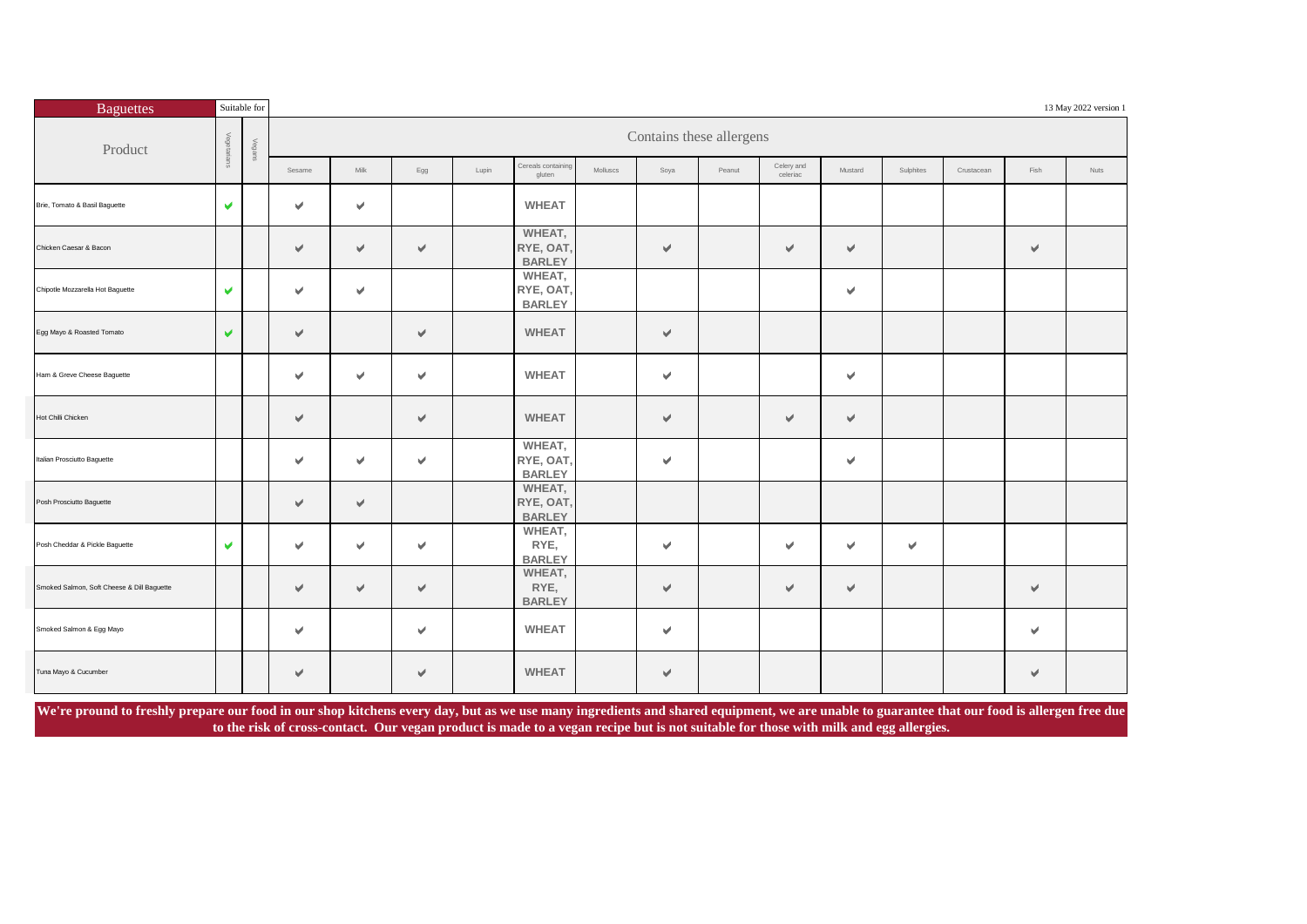| <b>Breakfast</b>                       |                      | Suitable for            |        |                 |     |       |                              |          |                           |        |                        |               |           |            |      | 13 May 2022 version 1 |
|----------------------------------------|----------------------|-------------------------|--------|-----------------|-----|-------|------------------------------|----------|---------------------------|--------|------------------------|---------------|-----------|------------|------|-----------------------|
| Product                                |                      | Vegal<br>$\overline{a}$ |        |                 |     |       |                              |          | Contains these allergens  |        |                        |               |           |            |      |                       |
|                                        |                      |                         | Sesame | $\mathsf{Milk}$ | Egg | Lupin | Cereals containing<br>gluten | Molluscs | Soya                      | Peanut | Celery and<br>celeriac | Mustard       | Sulphites | Crustacean | Fish | Nuts                  |
| Pret's Bacon Brioche                   |                      |                         |        | v               | v   |       | <b>WHEAT</b>                 |          |                           |        |                        |               |           |            |      |                       |
| Banana & Honey Breakfast Bowl          | V                    |                         |        | v               |     |       |                              |          |                           |        |                        |               |           |            |      |                       |
| <b>Bircher Muesli</b>                  | V                    |                         |        | v               |     |       |                              |          |                           |        |                        |               |           |            |      | <b>PISTACHIO</b>      |
| Almond Croissant                       | v                    |                         |        | v               | v   |       | <b>WHEAT</b>                 |          |                           |        |                        |               |           |            |      | <b>ALMOND</b>         |
| Chocolate Croissant                    | V                    |                         |        | v               | v   |       | <b>WHEAT</b>                 |          | $\mathbf{v}^{\mathrm{r}}$ |        |                        |               |           |            |      |                       |
| Bacon & Egg Brioche                    |                      |                         |        | V               | v   |       | <b>WHEAT</b>                 |          |                           |        | v                      | $\forall$     |           |            |      |                       |
| Sausage & Egg Brioche                  |                      |                         |        | v               | v   |       | <b>WHEAT</b>                 |          |                           |        | v                      | $\mathcal{P}$ |           |            |      |                       |
| Five Berry Bowl                        | $\blacktriangledown$ |                         |        | v               |     |       |                              |          |                           |        |                        |               |           |            |      |                       |
| Five Berry Pret Pot                    | $\blacktriangledown$ |                         |        | v               |     |       |                              |          |                           |        |                        |               |           |            |      |                       |
| Mozzarella & Tomato Croissant          | v                    |                         |        | v               | v   |       | <b>WHEAT</b>                 |          |                           |        | v                      |               |           |            |      |                       |
| Pain au Raisin                         | v                    |                         |        | $\checkmark$    | v   |       | <b>WHEAT</b>                 |          | v                         |        |                        |               |           |            |      |                       |
| French Butter Croissant                | v                    |                         |        | v               | V   |       | <b>WHEAT</b>                 |          |                           |        |                        |               |           |            |      |                       |
| Feta, Spinach & Roasted Tomato Brioche |                      |                         |        | v               | v   |       | <b>WHEAT</b>                 |          |                           |        |                        |               |           |            |      |                       |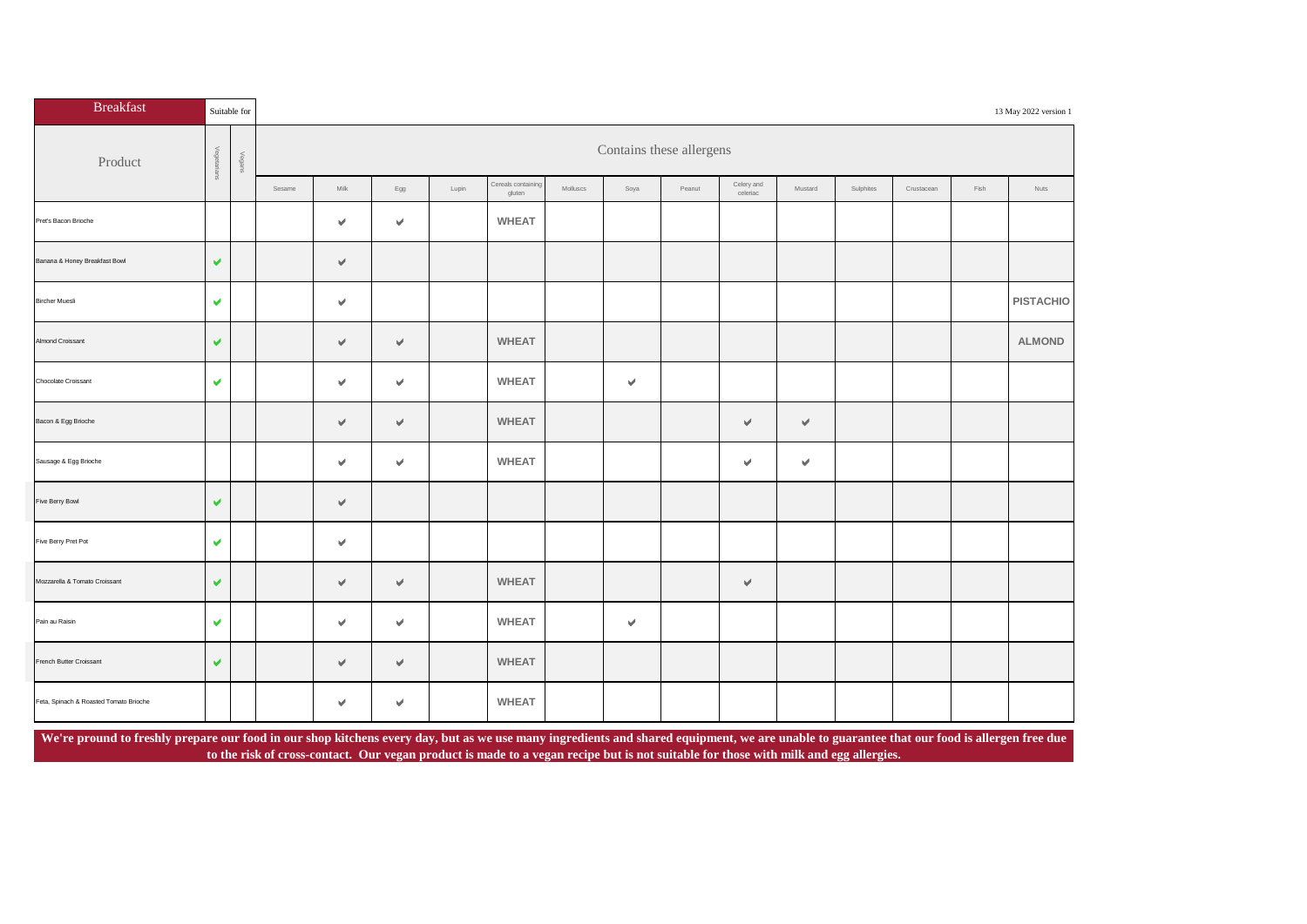| <b>Cold Drinks</b>             | Suitable for          |       |        |      |     |       |                              |          |      |                          |                        |         |           |            |      | 13 May 2022 version 1 |
|--------------------------------|-----------------------|-------|--------|------|-----|-------|------------------------------|----------|------|--------------------------|------------------------|---------|-----------|------------|------|-----------------------|
| Product                        | Vegetar               | $\,<$ |        |      |     |       |                              |          |      | Contains these allergens |                        |         |           |            |      |                       |
|                                |                       |       | Sesame | Milk | Egg | Lupin | Cereals containing<br>gluten | Molluscs | Soya | Peanut                   | Celery and<br>celeriac | Mustard | Sulphites | Crustacean | Fish | Nuts                  |
| ABC - Apple Beetroot Carrot    | $\blacktriangledown$  | V     |        |      |     |       |                              |          |      |                          |                        |         |           |            |      |                       |
| Aqua Panna Still Water         | $\blacktriangledown$  | V     |        |      |     |       |                              |          |      |                          |                        |         |           |            |      |                       |
| Coke (All types)               | $\blacktriangledown$  | v     |        |      |     |       |                              |          |      |                          |                        |         |           |            |      |                       |
| Fresh Lemon & Mint             | $\blacktriangleright$ | V     |        |      |     |       |                              |          |      |                          |                        |         |           |            |      |                       |
| Heineken Beer                  | $\blacktriangleright$ | v     |        |      |     |       | <b>BARLEY</b>                |          |      |                          |                        |         |           |            |      |                       |
| Orange Juice                   | $\blacktriangledown$  | V     |        |      |     |       |                              |          |      |                          |                        |         |           |            |      |                       |
| Pink Grapefruit Juice          | $\blacktriangleright$ | v     |        |      |     |       |                              |          |      |                          |                        |         |           |            |      |                       |
| Radiance                       | $\blacktriangleright$ | v     |        |      |     |       |                              |          |      |                          | v                      |         |           |            |      |                       |
| Restorative                    | $\blacktriangleright$ | v     |        |      |     |       |                              |          |      |                          |                        |         |           |            |      |                       |
| San Pellegrino Sparkling Water | $\blacktriangleright$ | v     |        |      |     |       |                              |          |      |                          |                        |         |           |            |      |                       |
| <b>Tiger Beer</b>              | $\blacktriangleright$ | v     |        |      |     |       | <b>BARLEY</b>                |          |      |                          |                        |         |           |            |      |                       |
| Ultra Boost                    | $\blacktriangleright$ | v     |        |      |     |       |                              |          |      |                          |                        |         |           |            |      |                       |
| Vittel Water                   | V                     | v     |        |      |     |       |                              |          |      |                          |                        |         |           |            |      |                       |
| Watermelon Juice               | $\blacktriangledown$  | v     |        |      |     |       |                              |          |      |                          |                        |         |           |            |      |                       |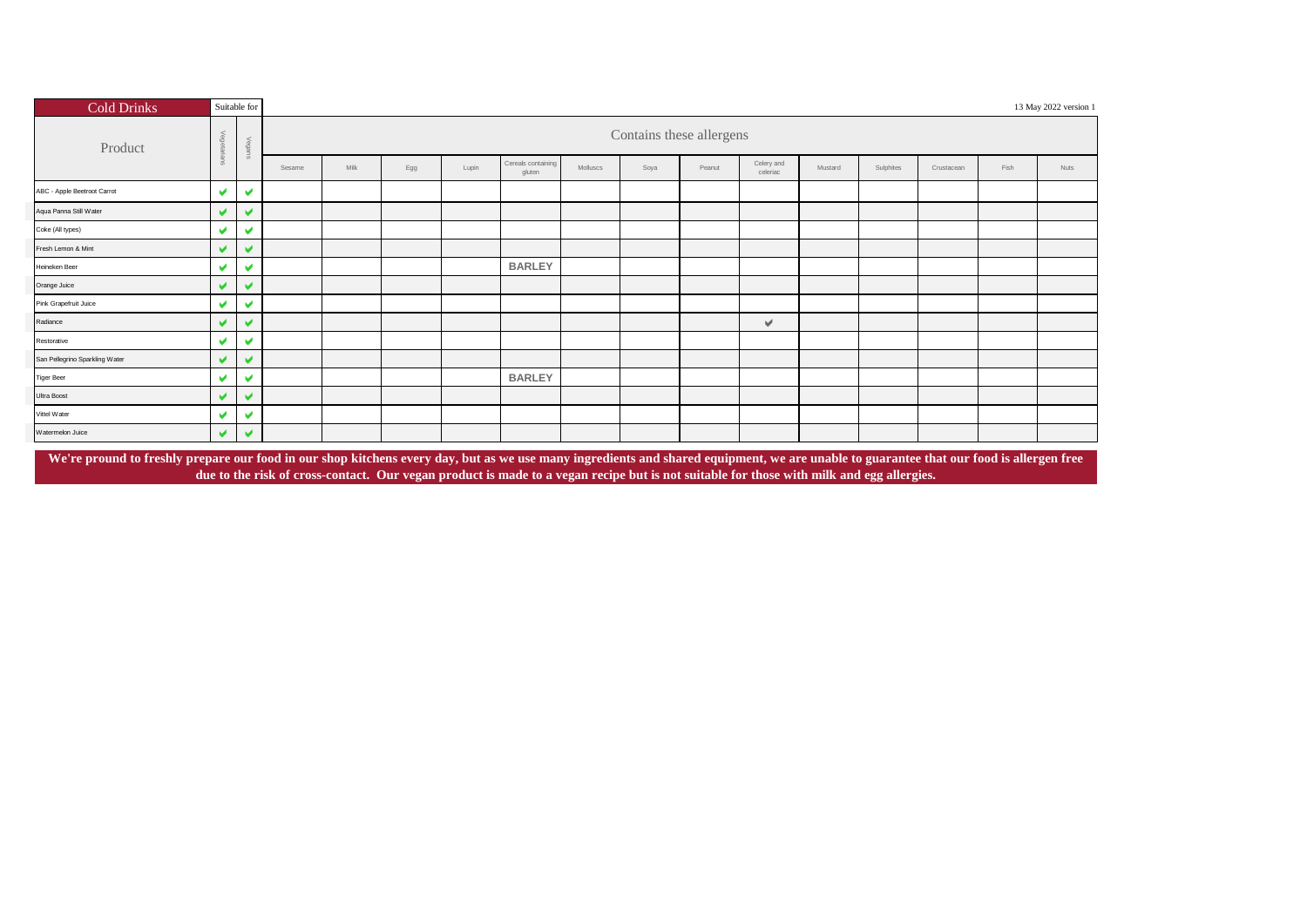| Fruit                                                                                                                                                                                       |   | Suitable for |        |             |     |       |                              |          |                          |        |                        |         |           |            |      | 13 May 2022 version 1 |
|---------------------------------------------------------------------------------------------------------------------------------------------------------------------------------------------|---|--------------|--------|-------------|-----|-------|------------------------------|----------|--------------------------|--------|------------------------|---------|-----------|------------|------|-----------------------|
| Product                                                                                                                                                                                     |   |              |        |             |     |       |                              |          | Contains these allergens |        |                        |         |           |            |      |                       |
|                                                                                                                                                                                             |   |              | Sesame | <b>Milk</b> | Egg | Lupin | Cereals containing<br>gluten | Molluscs | Soya                     | Peanut | Celery and<br>celeriac | Mustard | Sulphites | Crustacean | Fish | <b>Nuts</b>           |
| Apple                                                                                                                                                                                       |   |              |        |             |     |       |                              |          |                          |        |                        |         |           |            |      |                       |
| Banana                                                                                                                                                                                      |   | ✔            |        |             |     |       |                              |          |                          |        |                        |         |           |            |      |                       |
| Dragon Fruit Salad                                                                                                                                                                          |   | ້            |        |             |     |       |                              |          |                          |        |                        |         |           |            |      |                       |
| Melon Trio                                                                                                                                                                                  | u | w            |        |             |     |       |                              |          |                          |        |                        |         |           |            |      |                       |
| Papaya & Lime                                                                                                                                                                               |   | w            |        |             |     |       |                              |          |                          |        |                        |         |           |            |      |                       |
| Pineapple & Lime                                                                                                                                                                            |   | v            |        |             |     |       |                              |          |                          |        |                        |         |           |            |      |                       |
| We're pround to freshly prepare our food in our shop kitchens every day, but as we use many ingredients and shared equipment, we are unable to guarantee that our food is allergen free due |   |              |        |             |     |       |                              |          |                          |        |                        |         |           |            |      |                       |

**to the risk of cross-contact. Our vegan product is made to a vegan recipe but is not suitable for those with milk and egg allergies.**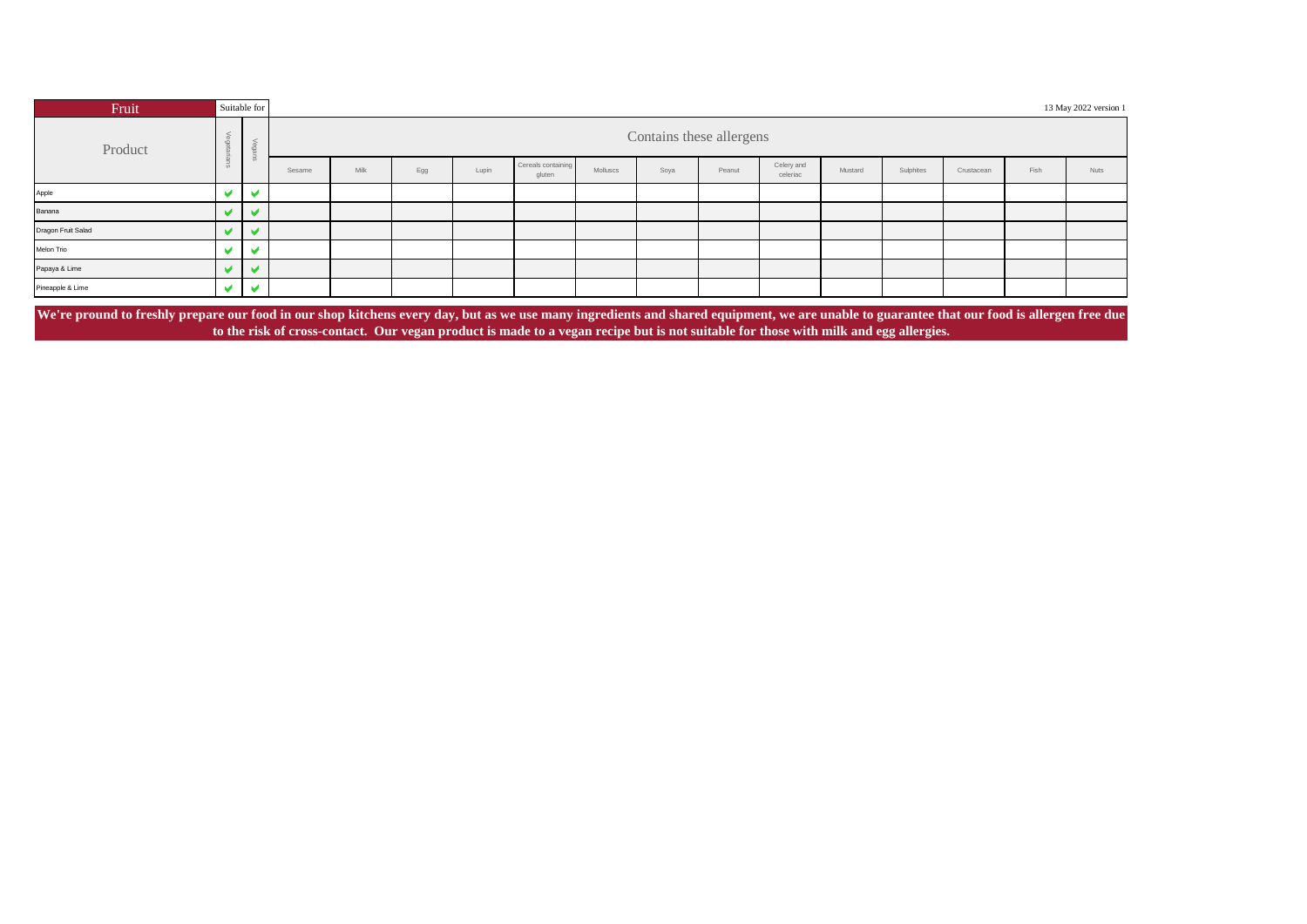| Pret's Hot                                   |                       | Suitable for |        |                       |     |       |                                      |          |                           |                          |                           |              |           |            |           | 13 May 2022 version 1 |
|----------------------------------------------|-----------------------|--------------|--------|-----------------------|-----|-------|--------------------------------------|----------|---------------------------|--------------------------|---------------------------|--------------|-----------|------------|-----------|-----------------------|
| Product                                      | Vegetariar            | Vegans       |        |                       |     |       |                                      |          |                           | Contains these allergens |                           |              |           |            |           |                       |
|                                              |                       |              | Sesame | Milk                  | Egg | Lupin | Cereals containing<br>gluten         | Molluscs | Soya                      | Peanut                   | Celery and<br>celeriac    | Mustard      | Sulphites | Crustacean | Fish      | Nuts                  |
| All Day Breakfast Hot Wrap                   |                       |              |        | v                     | v   |       | WHEAT,<br><b>RYE</b>                 |          | $\checkmark$              |                          | $\mathcal{A}$             | v            |           |            |           |                       |
| Avocado, Cheddar & Chipotle Toasted Tortilla | $\blacktriangleright$ |              |        | v                     |     |       | WHEAT,<br><b>RYE</b>                 |          |                           |                          | v                         | $\checkmark$ |           |            |           |                       |
| Brie, Avocado & Tomato Toastie               | v.                    |              |        | $\mathcal{P}$         |     |       | WHEAT,<br>OAT, RYE,<br><b>BARLEY</b> |          |                           |                          | $\mathcal{A}$             | v.           |           |            |           |                       |
| Chicken Caesar & Avocado Toasted Tortilla    |                       |              |        | $\mathcal{A}$         | v   |       | WHEAT,<br><b>RYE</b>                 |          | $\forall$                 |                          | $\checkmark$              | v            |           |            | $\forall$ |                       |
| Chicken, Avocado & Basil Toastie             |                       |              |        | v                     | v   |       | WHEAT,<br>OAT, RYE,<br><b>BARLEY</b> |          | $\checkmark$              |                          | $\blacktriangleright$     | v            |           |            |           |                       |
| Chilli Crab Toastie                          |                       |              |        | v                     |     |       | WHEAT,<br>OAT, RYE,<br><b>BARLEY</b> |          |                           |                          |                           |              |           | V          |           |                       |
| Chipotle Chicken Hot Wrap                    |                       |              |        | v                     |     |       | WHEAT,<br><b>RYE</b>                 |          | $\mathbf{v}^{\mathrm{r}}$ |                          | $\mathbf{v}^{\mathrm{r}}$ | v            |           |            |           |                       |
| Chipotle Chicken Toasted Tortilla            |                       |              |        | v                     |     |       | WHEAT,<br><b>RYE</b>                 |          |                           |                          | $\checkmark$              | v            |           |            |           |                       |
| Chipotle Chicken Toastie                     |                       |              |        | $\blacktriangleright$ |     |       | WHEAT,<br>OAT, RYE,<br><b>BARLEY</b> |          |                           |                          |                           | v            |           |            |           |                       |
| Eggs Florentine Toasted Tortilla             | $\blacktriangleright$ |              |        | v                     | v   |       | WHEAT,<br><b>RYE</b>                 |          | $\checkmark$              |                          | $\checkmark$              | v            |           |            |           |                       |
| Falafel Hot Wrap                             | v.                    |              |        | v                     |     |       | WHEAT,<br><b>RYE</b>                 |          | $\mathbf{v}^{\prime}$     |                          |                           | v            |           |            |           |                       |
| Mozzarella & Pesto Toastie                   | $\blacktriangledown$  |              |        | v                     |     |       | WHEAT,<br>OAT, RYE,<br><b>BARLEY</b> |          |                           |                          |                           |              |           |            |           |                       |
| Ham, Cheese & Mustard Toastie                |                       |              |        | v                     | v   |       | WHEAT,<br>OAT, RYE,<br><b>BARLEY</b> |          | $\checkmark$              |                          | $\checkmark$              | v            |           |            |           |                       |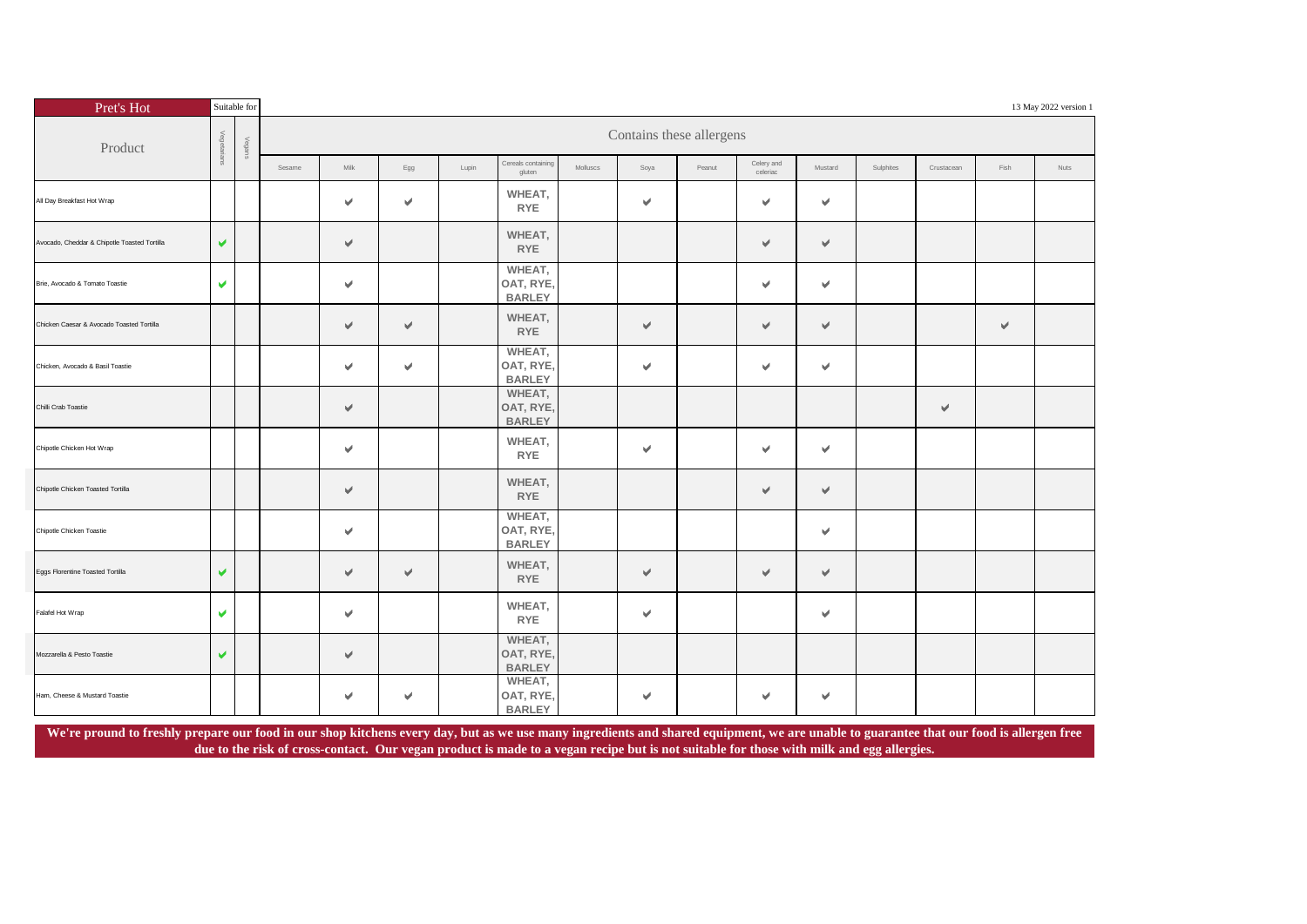| Salads                          | Suitable for         |                      |        |      |                       |       |                                       |          |              |                          |                        |                       |           |               |      | 13 May 2022 version 1 |
|---------------------------------|----------------------|----------------------|--------|------|-----------------------|-------|---------------------------------------|----------|--------------|--------------------------|------------------------|-----------------------|-----------|---------------|------|-----------------------|
| Product                         |                      | Vegans               |        |      |                       |       |                                       |          |              | Contains these allergens |                        |                       |           |               |      |                       |
|                                 |                      |                      | Sesame | Milk | Egg                   | Lupin | Cereals containing<br>gluten          | Molluscs | Soya         | Peanut                   | Celery and<br>celeriac | Mustard               | Sulphites | Crustacean    | Fish | Nuts                  |
| Chef's Italian Chicken Salad    |                      |                      |        | v    | v                     |       |                                       |          | $\checkmark$ |                          | $\blacktriangleright$  | $\blacktriangledown$  |           |               | v    | <b>PISTACHIO</b>      |
| Egg, Crab & Avo Pot             |                      |                      |        |      | v                     |       |                                       |          | v            |                          | $\blacktriangledown$   | v                     |           | V             |      |                       |
| Crab & Corn Salad               |                      |                      |        |      |                       |       |                                       |          |              |                          |                        | $\blacktriangleright$ |           | $\mathcal{A}$ |      |                       |
| Edamame Beans                   | $\blacktriangledown$ | $\blacktriangledown$ |        |      |                       |       |                                       |          | $\forall$    |                          |                        |                       |           |               |      |                       |
| Egg & Spinach Protein Pot       | $\blacktriangledown$ |                      |        |      | $\blacktriangleright$ |       |                                       |          |              |                          |                        |                       |           |               |      |                       |
| Greek Salad                     |                      |                      |        | V    |                       |       | WHEAT,<br>$\ensuremath{\mathsf{RYE}}$ |          |              |                          |                        | ✔                     |           |               |      | <b>PINENUTS</b>       |
| Smoked Salmon & Egg Protein Pot |                      |                      |        |      | $\blacktriangledown$  |       |                                       |          |              |                          | $\checkmark$           | v                     |           |               | V    |                       |
| Wild Crayfish & Avocado         |                      |                      |        |      |                       |       |                                       |          |              |                          | $\checkmark$           | $\forall$             |           | V             |      |                       |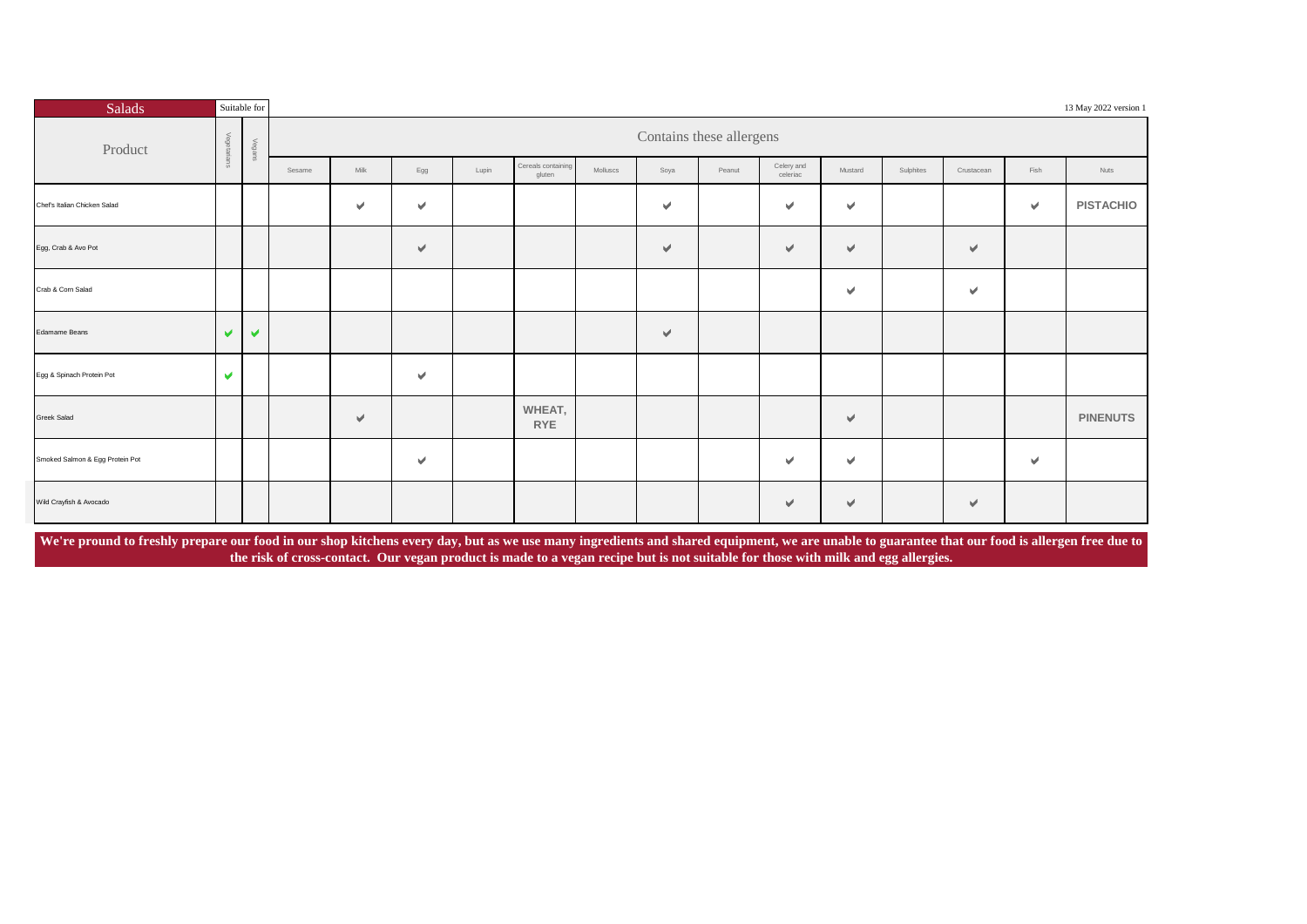| Sandwiches                   |                      | Suitable for |        |      |                       |       |                              |          |               |                          |                        |         |                      |            |      | 13 May 2022 version 1 |
|------------------------------|----------------------|--------------|--------|------|-----------------------|-------|------------------------------|----------|---------------|--------------------------|------------------------|---------|----------------------|------------|------|-----------------------|
| Product                      | Vegetarians          | Vegans       |        |      |                       |       |                              |          |               | Contains these allergens |                        |         |                      |            |      |                       |
|                              |                      |              | Sesame | Milk | Egg                   | Lupin | Cereals containing<br>gluten | Molluscs | Soya          | Peanut                   | Celery and<br>celeriac | Mustard | Sulphites            | Crustacean | Fish | Nuts                  |
| Chicken Avocado              |                      |              |        | v    | $\blacktriangledown$  |       | WHEAT,<br><b>BARLEY</b>      |          | v.            |                          | V                      | v       |                      |            |      |                       |
| Classic Super Club           |                      |              |        |      | v                     |       | WHEAT,<br><b>BARLEY</b>      |          | v             |                          | V                      | v       |                      |            |      |                       |
| Crab & Avocado               |                      |              |        |      | $\mathbf{v}$          |       | WHEAT,<br><b>BARLEY</b>      |          | v             |                          | V                      | v       |                      | v          |      |                       |
| Cracking Egg Salad           | $\blacktriangledown$ |              |        |      | $\mathcal{A}$         |       | WHEAT,<br><b>BARLEY</b>      |          | $\mathcal{A}$ |                          | V                      | v       |                      |            |      |                       |
| Ham & Cheese                 |                      |              |        | v    |                       |       | WHEAT,<br><b>BARLEY</b>      |          |               |                          | V                      | v       |                      |            |      |                       |
| Mature Cheddar & Pret Pickle | $\blacktriangledown$ |              |        | v    | $\mathbf{v}^{\prime}$ |       | WHEAT,<br><b>BARLEY</b>      |          | v             |                          | V                      | v       | $\blacktriangledown$ |            |      |                       |
| Scottish Smoked Salmon       |                      |              |        | V    |                       |       | WHEAT,<br><b>BARLEY</b>      |          |               |                          | V                      | v       |                      |            | v    |                       |
| Tuna & Rocket                |                      |              |        |      | V                     |       | WHEAT,<br><b>BARLEY</b>      |          | v             |                          | V                      | v       |                      |            | v    |                       |
| Wild Crayfish & Rocket       |                      |              |        |      | v                     |       | WHEAT,<br><b>BARLEY</b>      |          | v             |                          | v                      | v       |                      | v          |      |                       |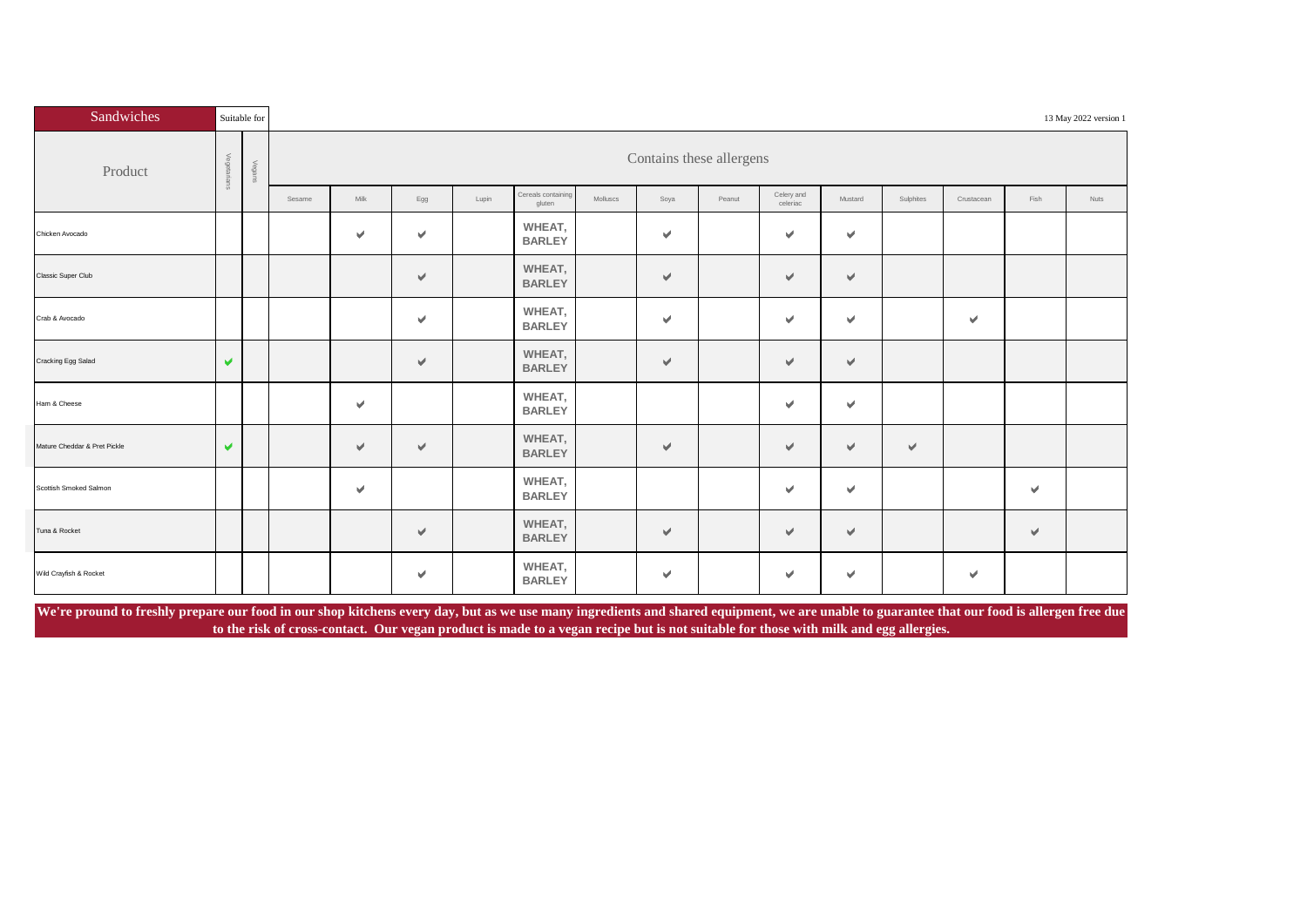| <b>Pret Snacks</b>                                                                                                                                                                                                        | Suitable for            |                      |        |     |     |       |                                                                                                        |          |                          |        |                        |         |           |            |      | 13 May 2022 version 1 |
|---------------------------------------------------------------------------------------------------------------------------------------------------------------------------------------------------------------------------|-------------------------|----------------------|--------|-----|-----|-------|--------------------------------------------------------------------------------------------------------|----------|--------------------------|--------|------------------------|---------|-----------|------------|------|-----------------------|
| Product                                                                                                                                                                                                                   |                         |                      |        |     |     |       |                                                                                                        |          | Contains these allergens |        |                        |         |           |            |      |                       |
|                                                                                                                                                                                                                           |                         |                      | Sesame | Mik | Egg | Lupin | Cereals containing<br>gluten                                                                           | Molluscs | Soya                     | Peanut | Celery and<br>celeriac | Mustard | Sulphites | Crustacean | Fish | Nuts                  |
| Cranberries in Coats                                                                                                                                                                                                      | v                       |                      |        | v   |     |       |                                                                                                        |          |                          |        |                        |         |           |            |      |                       |
| Pret A Mango                                                                                                                                                                                                              | v.                      | $\blacktriangledown$ |        |     |     |       |                                                                                                        |          |                          |        |                        |         |           |            |      |                       |
| Tyrrells Lightly Sea Salted Crisps                                                                                                                                                                                        | $\overline{\mathbf{v}}$ |                      |        |     |     |       |                                                                                                        |          |                          |        |                        |         |           |            |      |                       |
| Tyrrells Mature Cheddar & Chives Crisps                                                                                                                                                                                   | $\blacktriangleright$   |                      |        | v   |     |       |                                                                                                        |          |                          |        |                        |         |           |            |      |                       |
| Tyrrells Sea Salt & Cider Vinegar Crisps                                                                                                                                                                                  | $\mathbf{v}$            | $\blacktriangledown$ |        |     |     |       | <b>BARLEY</b>                                                                                          |          |                          |        |                        |         |           |            |      |                       |
| Tyrrells Sea Salt & Cracked Black Pepper Crisps                                                                                                                                                                           | v                       |                      |        |     |     |       |                                                                                                        |          |                          |        |                        |         |           |            |      |                       |
| We're pround to freshly prepare our food in our shop kitchens every day, but as we use many ingredients and shared equipment, we are unable to guarantee that our food is allergen free due to the risk of cross-contact. |                         |                      |        |     |     |       | Our vegan product is made to a vegan recipe but is not suitable for those with milk and egg allergies. |          |                          |        |                        |         |           |            |      |                       |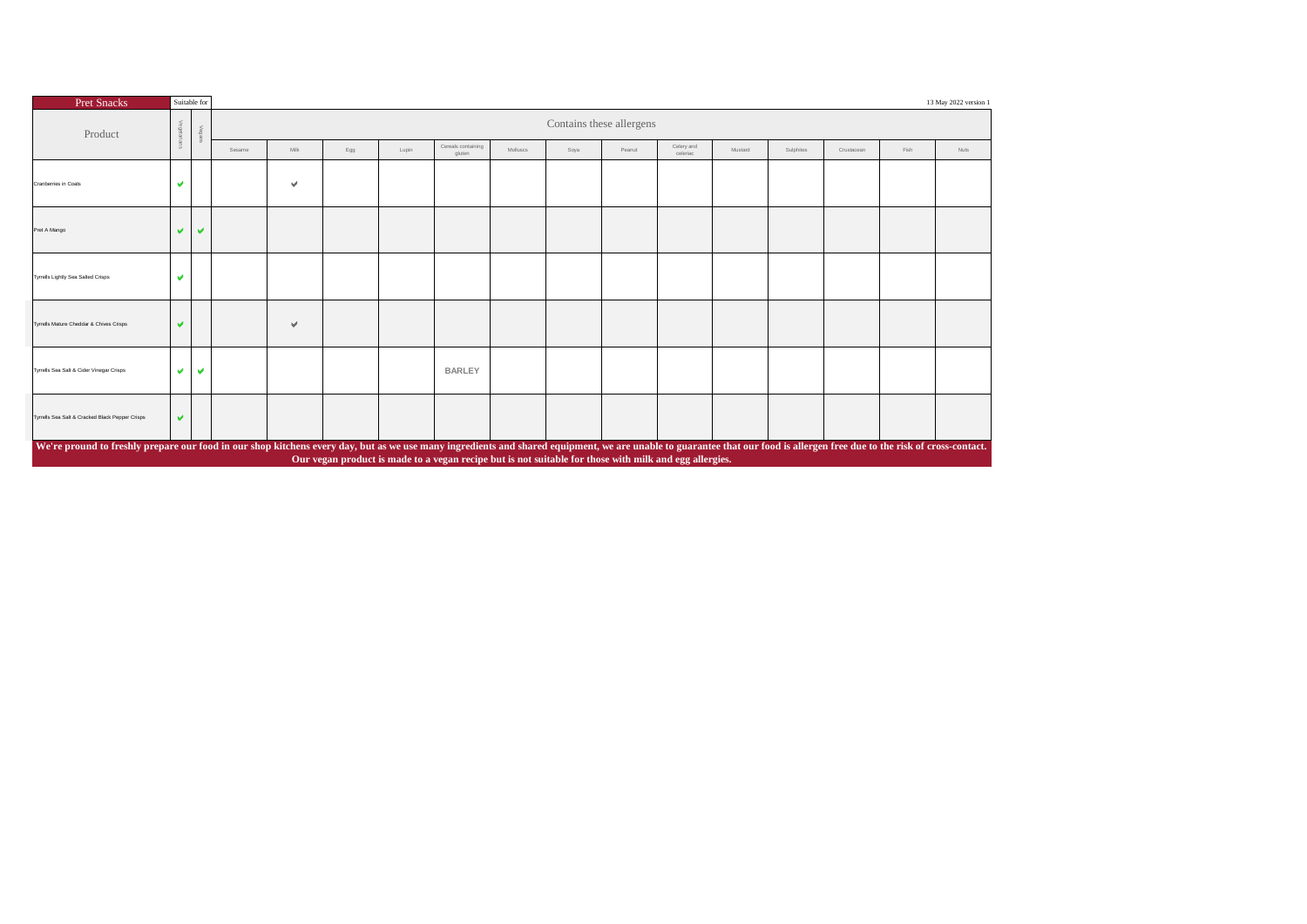| <b>Sweet Treats</b>       |                       | Suitable for |        |      |                      |       |                                |          |                      |                          |                        |         |           |            |      | 13 May 2022 version 1        |
|---------------------------|-----------------------|--------------|--------|------|----------------------|-------|--------------------------------|----------|----------------------|--------------------------|------------------------|---------|-----------|------------|------|------------------------------|
| Product                   | Vegetari<br>rians     | Vegans       |        |      |                      |       |                                |          |                      | Contains these allergens |                        |         |           |            |      |                              |
|                           |                       |              | Sesame | Milk | Egg                  | Lupin | Cereals containing<br>gluten   | Molluscs | Soya                 | Peanut                   | Celery and<br>celeriac | Mustard | Sulphites | Crustacean | Fish | Nuts                         |
| Chocolate Brownie Bar     | v                     |              |        | v    | $\blacktriangledown$ |       | <b>WHEAT</b>                   |          | $\vee$               |                          |                        |         |           |            |      |                              |
| Choc Bar                  | $\blacktriangledown$  |              |        | v    |                      |       | <b>WHEAT</b>                   |          | $\vee$               |                          |                        |         |           |            |      |                              |
| Chocolate Chunk Cookie    | $\blacktriangleright$ |              |        | v    |                      |       | <b>WHEAT</b>                   |          |                      |                          |                        |         |           |            |      |                              |
| Fruit, Oat & Spelt Cookie | $\blacktriangledown$  |              |        | v    |                      |       | WHEAT,<br>OAT,<br><b>SPELT</b> |          |                      |                          |                        |         |           |            |      |                              |
| Love Bar                  | $\blacktriangleright$ |              |        | v    |                      |       | <b>OATS</b>                    |          | $\blacktriangledown$ |                          |                        |         |           |            |      | PISTACHIO,<br><b>ALMONDS</b> |
| Double Berry Muffin       | v                     |              |        | v    | ✔                    |       | <b>WHEAT</b>                   |          |                      |                          |                        |         |           |            |      |                              |
| Popcorn bar               | $\blacktriangleright$ |              |        | v    |                      |       |                                |          | $\blacktriangledown$ |                          |                        |         |           |            |      |                              |
| Pret's Shortbread         | $\blacktriangleright$ |              |        | v    |                      |       | <b>WHEAT</b>                   |          |                      |                          |                        |         |           |            |      |                              |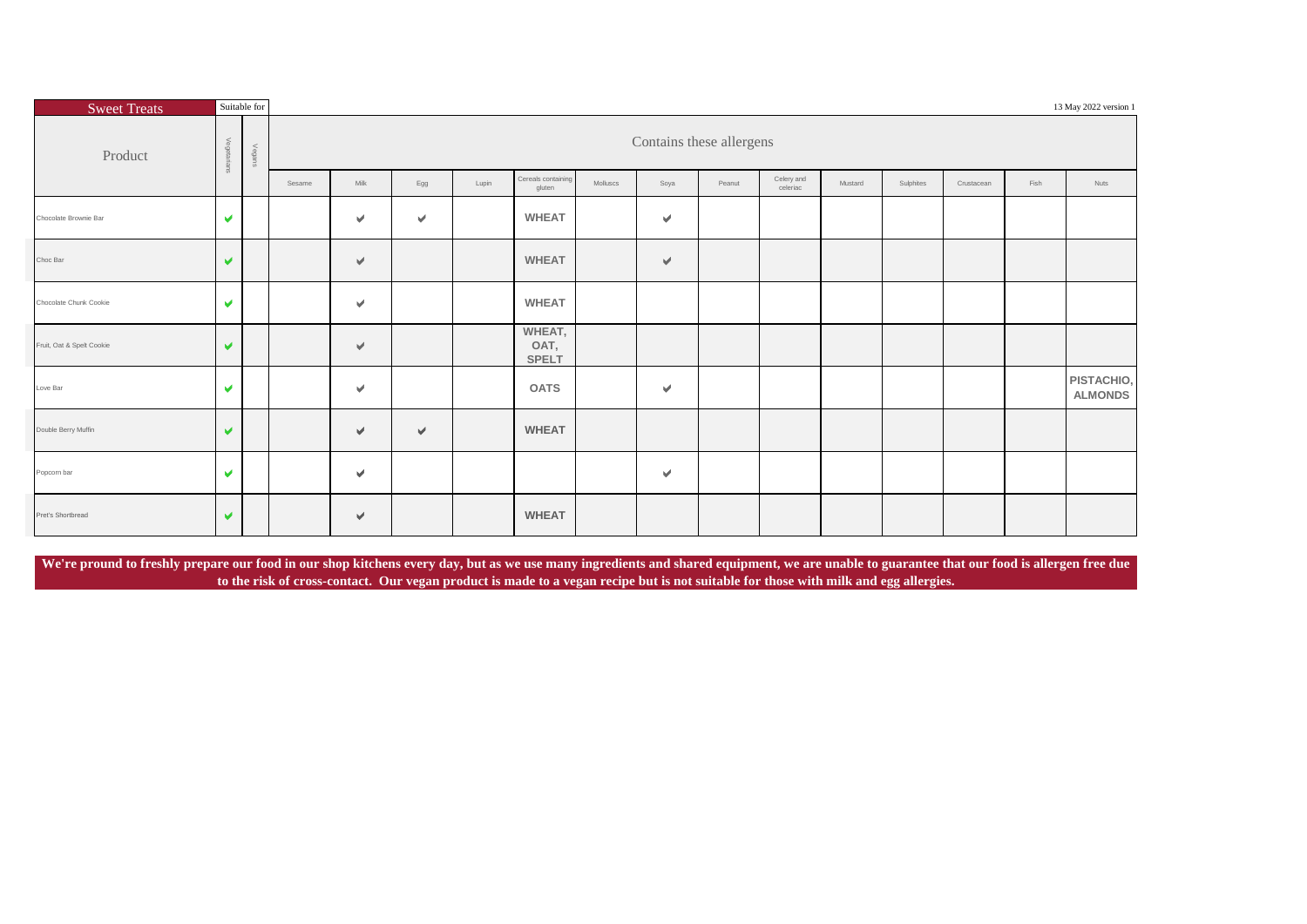| Wraps                                |                       | Suitable for |        |               |     |       |                              |          |                          |        |                        |                      |           |                      |      | 13 May 2022 version 1 |
|--------------------------------------|-----------------------|--------------|--------|---------------|-----|-------|------------------------------|----------|--------------------------|--------|------------------------|----------------------|-----------|----------------------|------|-----------------------|
| Product                              | $\searrow$ 69         | Veg          |        |               |     |       |                              |          | Contains these allergens |        |                        |                      |           |                      |      |                       |
|                                      |                       |              | Sesame | Milk          | Egg | Lupin | Cereals containing<br>gluten | Molluscs | Soya                     | Peanut | Celery and<br>celeriac | Mustard              | Sulphites | Crustacean           | Fish | Nuts                  |
| Avocado & Herb Salad Wrap            | $\blacktriangleright$ |              |        | v             | V   |       | WHEAT,<br><b>RYE</b>         |          | $\blacktriangleright$    |        | $\checkmark$           | $\blacktriangledown$ |           |                      |      | <b>PINENUTS</b>       |
| Crayfish & Chipotle Salad Wrap       |                       |              |        |               |     |       | WHEAT,<br><b>RYE</b>         |          |                          |        |                        | $\vee$               |           | $\blacktriangledown$ |      |                       |
| Chicken & Rocket Salad Wrap          |                       |              |        | $\mathcal{A}$ | V   |       | WHEAT,<br><b>RYE</b>         |          | $\blacktriangleright$    |        | $\blacktriangleright$  | $\blacktriangledown$ |           |                      |      |                       |
| Chilli Crab & Crunchy Veg Salad Wrap |                       |              |        |               |     |       | WHEAT,<br><b>RYE</b>         |          |                          |        |                        |                      |           | V                    |      |                       |
| Hoisin Duck Salad Wrap               |                       |              | v.     |               | V   |       | WHEAT,<br><b>RYE</b>         |          | v                        |        |                        | $\checkmark$         |           |                      |      |                       |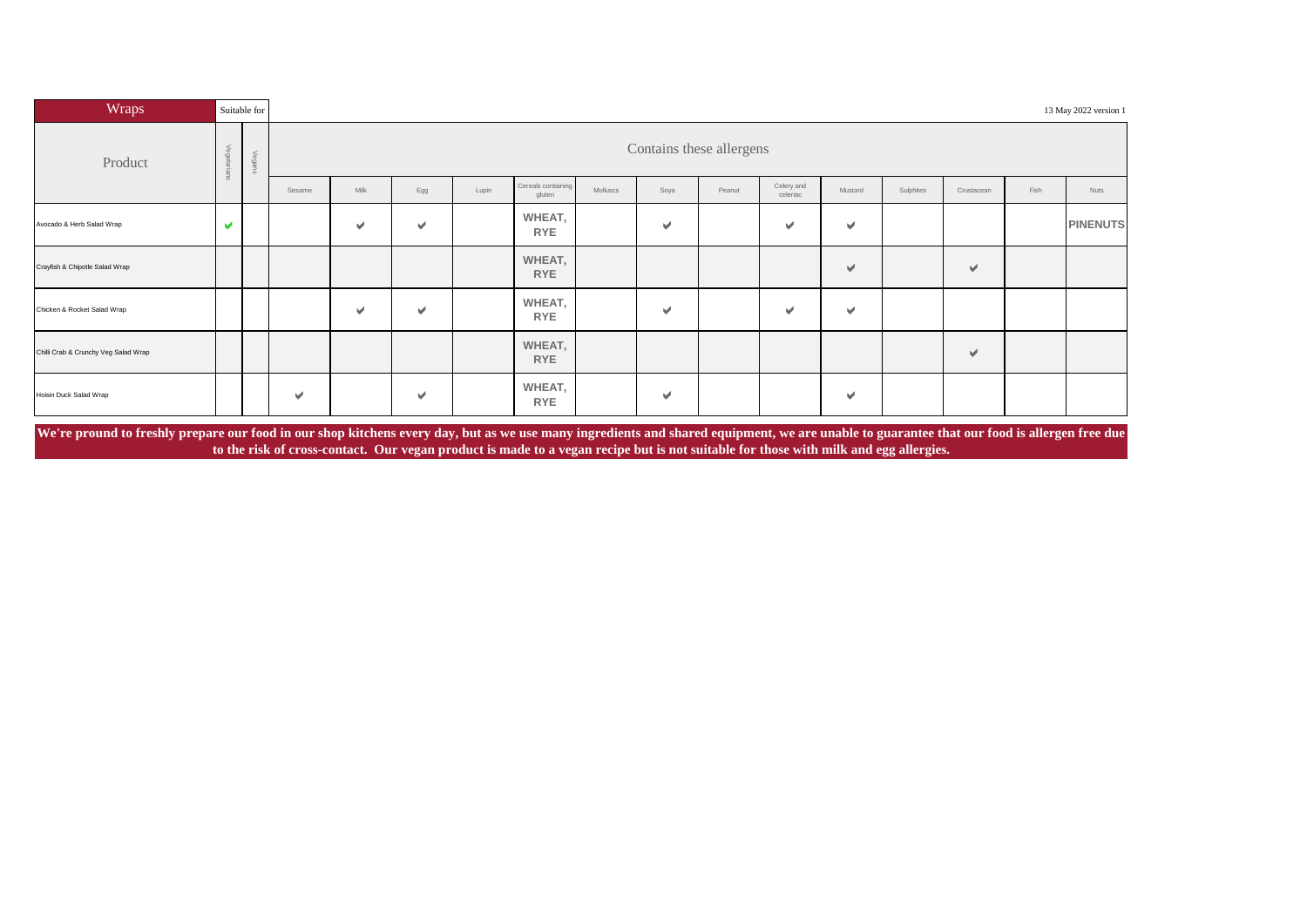| <b>Barista Prepared Drinks</b>     |                      | Suitable for          |        |                           |                |       |                              |          |              |                          |                        |         |           |            |      | 13 May 2022 version 1 |
|------------------------------------|----------------------|-----------------------|--------|---------------------------|----------------|-------|------------------------------|----------|--------------|--------------------------|------------------------|---------|-----------|------------|------|-----------------------|
| Product                            | &                    | Vegans                |        |                           |                |       |                              |          |              | Contains these allergens |                        |         |           |            |      |                       |
|                                    |                      |                       | Sesame | Milk                      | $\mathsf{Egg}$ | Lupin | Cereals containing<br>gluten | Molluscs | Soya         | Peanut                   | Celery and<br>celeriac | Mustard | Sulphites | Crustacean | Fish | Nuts                  |
| Coffee                             |                      |                       |        |                           |                |       |                              |          |              |                          |                        |         |           |            |      |                       |
| Americano Black                    | v                    | $\checkmark$          |        |                           |                |       |                              |          |              |                          |                        |         |           |            |      |                       |
| Americano White Milk               | V                    |                       |        | $\forall$                 |                |       |                              |          |              |                          |                        |         |           |            |      |                       |
| Americano White Rice Coconut       | v                    | $\blacktriangledown$  |        |                           |                |       |                              |          |              |                          |                        |         |           |            |      |                       |
| Americano White Soya               | V                    | $\checkmark$          |        |                           |                |       |                              |          | $\checkmark$ |                          |                        |         |           |            |      |                       |
| Americano White Oat                | v                    | $\checkmark$          |        |                           |                |       | OAT                          |          |              |                          |                        |         |           |            |      |                       |
| Cappuccino Milk                    | v                    |                       |        | $\forall$                 |                |       |                              |          |              |                          |                        |         |           |            |      |                       |
| Cappuccino Rice Coconut            | v                    | $\blacktriangledown$  |        |                           |                |       |                              |          |              |                          |                        |         |           |            |      |                       |
| Cappuccino Soya                    | v                    | $\blacktriangledown$  |        |                           |                |       |                              |          | $\forall$    |                          |                        |         |           |            |      |                       |
| Cappuccino Oat                     | v                    | $\checkmark$          |        |                           |                |       | OAT                          |          |              |                          |                        |         |           |            |      |                       |
| Decaf Latte Milk                   | v                    |                       |        | $\mathbf{v}^{\mathrm{d}}$ |                |       |                              |          |              |                          |                        |         |           |            |      |                       |
| Decaf Latte Rice Coconut           | $\blacktriangledown$ | $\blacktriangledown$  |        |                           |                |       |                              |          |              |                          |                        |         |           |            |      |                       |
| Decaf Latte Soya                   | v                    | $\checkmark$          |        |                           |                |       |                              |          | $\forall$    |                          |                        |         |           |            |      |                       |
| Decaf Latte Oat                    | $\checkmark$         | $\checkmark$          |        |                           |                |       | OAT                          |          |              |                          |                        |         |           |            |      |                       |
| Espresso                           | v                    | $\checkmark$          |        |                           |                |       |                              |          |              |                          |                        |         |           |            |      |                       |
| Filter - Black Coffee              | v                    | $\blacktriangledown$  |        |                           |                |       |                              |          |              |                          |                        |         |           |            |      |                       |
| Filter - White Coffee Milk         | $\checkmark$         |                       |        | $\forall$                 |                |       |                              |          |              |                          |                        |         |           |            |      |                       |
| Filter - White Coffee Rice Coconut | V                    | $\checkmark$          |        |                           |                |       |                              |          |              |                          |                        |         |           |            |      |                       |
| Filter - White Coffee Soya         | v                    | $\checkmark$          |        |                           |                |       |                              |          | $\forall$    |                          |                        |         |           |            |      |                       |
| Filter - White Coffee Oat          | V                    | $\blacktriangleright$ |        |                           |                |       | OAT                          |          |              |                          |                        |         |           |            |      |                       |
| Flat White Milk                    | v                    |                       |        | $\forall$                 |                |       |                              |          |              |                          |                        |         |           |            |      |                       |
| Flat White Rice Coconut            | v                    | $\blacktriangledown$  |        |                           |                |       |                              |          |              |                          |                        |         |           |            |      |                       |
| Flat White Soya                    | v                    | $\blacktriangledown$  |        |                           |                |       |                              |          | $\forall$    |                          |                        |         |           |            |      |                       |
| Flat White Oat                     | v                    | $\blacktriangledown$  |        |                           |                |       | OAT                          |          |              |                          |                        |         |           |            |      |                       |
| Latte Milk                         | V                    |                       |        | $\mathcal{A}$             |                |       |                              |          |              |                          |                        |         |           |            |      |                       |
| Latte Rice Coconut                 | v                    | V                     |        |                           |                |       |                              |          |              |                          |                        |         |           |            |      |                       |
| Latte Soya                         | v                    | $\checkmark$          |        |                           |                |       |                              |          | $\forall$    |                          |                        |         |           |            |      |                       |
| Latte Oat                          | v                    | v                     |        |                           |                |       | OAT                          |          |              |                          |                        |         |           |            |      |                       |
| Macchiato Milk                     | v                    |                       |        | $\forall$                 |                |       |                              |          |              |                          |                        |         |           |            |      |                       |
| Macchiato Rice Coconut             | v                    | $\checkmark$          |        |                           |                |       |                              |          |              |                          |                        |         |           |            |      |                       |
| Macchiato Soya                     | V                    | $\checkmark$          |        |                           |                |       |                              |          | $\forall$    |                          |                        |         |           |            |      |                       |
| Macchiato Oat                      | v                    | $\blacktriangledown$  |        |                           |                |       | OAT                          |          |              |                          |                        |         |           |            |      |                       |
| Mocha Milk                         | v                    |                       |        | $\mathbf{v}^{\mathrm{d}}$ |                |       |                              |          |              |                          |                        |         |           |            |      |                       |
| Mocha Rice Coconut                 | v                    | v                     |        |                           |                |       |                              |          |              |                          |                        |         |           |            |      |                       |
| Mocha Soya                         | v                    | $\blacktriangledown$  |        |                           |                |       |                              |          | $\forall$    |                          |                        |         |           |            |      |                       |
| Mocha Oat                          | v                    | $\blacktriangledown$  |        |                           |                |       | OAT                          |          |              |                          |                        |         |           |            |      |                       |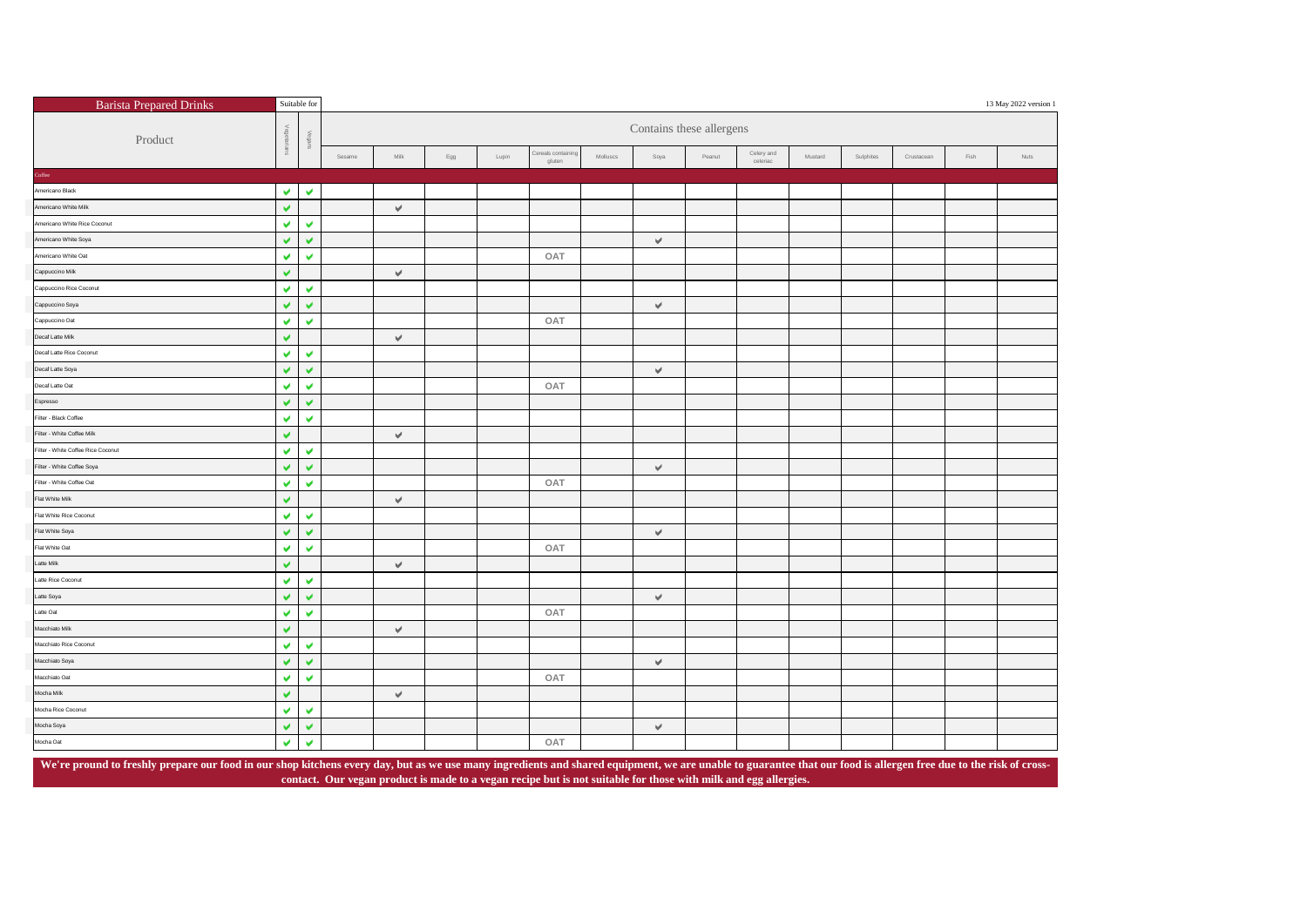| <b>Barista Prepared Drinks</b>                                                                                                                                                                                    |                       | Suitable for          |        |           |                   |       |                                                                                                                 |          |           |                          |                        |         |           |            |      | 10 May 2021 version 1 |
|-------------------------------------------------------------------------------------------------------------------------------------------------------------------------------------------------------------------|-----------------------|-----------------------|--------|-----------|-------------------|-------|-----------------------------------------------------------------------------------------------------------------|----------|-----------|--------------------------|------------------------|---------|-----------|------------|------|-----------------------|
| Product                                                                                                                                                                                                           |                       | Vegans                |        |           |                   |       |                                                                                                                 |          |           | Contains these allergens |                        |         |           |            |      |                       |
|                                                                                                                                                                                                                   |                       |                       | Sesame | Milk      | $_{\mathsf{Egg}}$ | Lupin | Cereals containi<br>gluten                                                                                      | Molluscs | Soya      | Peanut                   | Celery and<br>celeriad | Mustard | Sulphites | Crustacean | Fish | Nuts                  |
| ver Ice & Frappes                                                                                                                                                                                                 |                       |                       |        |           |                   |       |                                                                                                                 |          |           |                          |                        |         |           |            |      |                       |
| Chocolate Frappe                                                                                                                                                                                                  | w                     |                       |        | v         |                   |       |                                                                                                                 |          |           |                          |                        |         |           |            |      |                       |
| Classic Frappe                                                                                                                                                                                                    | V                     |                       |        | $\forall$ |                   |       |                                                                                                                 |          |           |                          |                        |         |           |            |      |                       |
| ed Americano Black                                                                                                                                                                                                | V                     | V                     |        |           |                   |       |                                                                                                                 |          |           |                          |                        |         |           |            |      |                       |
| ced Americano White Milk                                                                                                                                                                                          | V                     |                       |        | $\forall$ |                   |       |                                                                                                                 |          |           |                          |                        |         |           |            |      |                       |
| sed Americano White Rice Coconut                                                                                                                                                                                  | v                     | v                     |        |           |                   |       |                                                                                                                 |          |           |                          |                        |         |           |            |      |                       |
| ced Americano White Soya                                                                                                                                                                                          | v                     | $\blacktriangledown$  |        |           |                   |       |                                                                                                                 |          | v         |                          |                        |         |           |            |      |                       |
| ced Americano White Oat                                                                                                                                                                                           | w                     | $\blacktriangledown$  |        |           |                   |       | OAT                                                                                                             |          |           |                          |                        |         |           |            |      |                       |
| ed Cappuccino Milk                                                                                                                                                                                                | v                     |                       |        | $\forall$ |                   |       |                                                                                                                 |          |           |                          |                        |         |           |            |      |                       |
| ced Cappuccino Rice Coconut                                                                                                                                                                                       | v                     | v                     |        |           |                   |       |                                                                                                                 |          |           |                          |                        |         |           |            |      |                       |
| lced Cappuccino Soya                                                                                                                                                                                              | v                     | v                     |        |           |                   |       |                                                                                                                 |          | v         |                          |                        |         |           |            |      |                       |
| ced Cappuccino Oat                                                                                                                                                                                                | v                     | v                     |        |           |                   |       | OAT                                                                                                             |          |           |                          |                        |         |           |            |      |                       |
| ced Caramel Latte                                                                                                                                                                                                 | v                     |                       |        | $\forall$ |                   |       |                                                                                                                 |          |           |                          |                        |         |           |            |      |                       |
| ed Caramel Latte Rice Coconut                                                                                                                                                                                     | v                     | v                     |        |           |                   |       |                                                                                                                 |          |           |                          |                        |         |           |            |      |                       |
| ced Caramel Latte Soya                                                                                                                                                                                            | v                     | $\blacktriangledown$  |        |           |                   |       |                                                                                                                 |          | v         |                          |                        |         |           |            |      |                       |
| ced Caramel Latte Oat                                                                                                                                                                                             | v                     | v                     |        |           |                   |       | OAT                                                                                                             |          |           |                          |                        |         |           |            |      |                       |
| ed Chocolate Milk                                                                                                                                                                                                 | v                     |                       |        | V         |                   |       |                                                                                                                 |          |           |                          |                        |         |           |            |      |                       |
| ced Chocolate Rice Coconut                                                                                                                                                                                        | v                     | v                     |        |           |                   |       |                                                                                                                 |          |           |                          |                        |         |           |            |      |                       |
| ced Chocolate Soya                                                                                                                                                                                                | v                     | $\blacktriangleright$ |        |           |                   |       |                                                                                                                 |          | $\forall$ |                          |                        |         |           |            |      |                       |
| ced Chocolate Oat                                                                                                                                                                                                 | v                     | $\blacktriangledown$  |        |           |                   |       | OAT                                                                                                             |          |           |                          |                        |         |           |            |      |                       |
| ced Filter Coffee Black                                                                                                                                                                                           | v                     | v                     |        |           |                   |       |                                                                                                                 |          |           |                          |                        |         |           |            |      |                       |
| ed Filter Coffee White Milk                                                                                                                                                                                       | v                     |                       |        | v         |                   |       |                                                                                                                 |          |           |                          |                        |         |           |            |      |                       |
| ced Filter Coffee White Rice Coconut                                                                                                                                                                              | v                     | $\blacktriangleright$ |        |           |                   |       |                                                                                                                 |          |           |                          |                        |         |           |            |      |                       |
| ced Filter Coffee White Soya                                                                                                                                                                                      | v                     | $\checkmark$          |        |           |                   |       |                                                                                                                 |          | v         |                          |                        |         |           |            |      |                       |
| ced Filter Coffee White Oat                                                                                                                                                                                       | v                     | V                     |        |           |                   |       | OAT                                                                                                             |          |           |                          |                        |         |           |            |      |                       |
| ced Hazelnut Latte Milk                                                                                                                                                                                           | v                     |                       |        | v         |                   |       |                                                                                                                 |          |           |                          |                        |         |           |            |      | HAZELNUT              |
| ced Hazelnut Latte Rice Coconut                                                                                                                                                                                   | v                     | $\blacktriangleright$ |        |           |                   |       |                                                                                                                 |          |           |                          |                        |         |           |            |      | HAZELNUT              |
| ced Hazelnut Latte Soya                                                                                                                                                                                           | v                     | $\mathbf{v}$          |        |           |                   |       |                                                                                                                 |          | v         |                          |                        |         |           |            |      | <b>HAZELNUT</b>       |
| ced Hazelnut Latte Oat                                                                                                                                                                                            | v                     | v                     |        |           |                   |       | OAT                                                                                                             |          |           |                          |                        |         |           |            |      | <b>HAZELNUT</b>       |
| ced Latte Milk                                                                                                                                                                                                    | v                     |                       |        | v         |                   |       |                                                                                                                 |          |           |                          |                        |         |           |            |      |                       |
| ced Latte Rice Coconut                                                                                                                                                                                            | v                     | v                     |        |           |                   |       |                                                                                                                 |          |           |                          |                        |         |           |            |      |                       |
| lced Latte Soya                                                                                                                                                                                                   | v                     | v                     |        |           |                   |       |                                                                                                                 |          | v         |                          |                        |         |           |            |      |                       |
| ced Latte Oat                                                                                                                                                                                                     | v                     | $\checkmark$          |        |           |                   |       | OAT                                                                                                             |          |           |                          |                        |         |           |            |      |                       |
| ced Lemon Tea                                                                                                                                                                                                     | v                     | $\blacktriangledown$  |        |           |                   |       |                                                                                                                 |          |           |                          |                        |         |           |            |      |                       |
| ed Mocha Milk                                                                                                                                                                                                     | $\blacktriangleright$ |                       |        | $\forall$ |                   |       |                                                                                                                 |          |           |                          |                        |         |           |            |      |                       |
| ced Mocha Rice Coconut                                                                                                                                                                                            | v                     | $\blacktriangledown$  |        |           |                   |       |                                                                                                                 |          |           |                          |                        |         |           |            |      |                       |
| ced Mocha Soya                                                                                                                                                                                                    | v                     | v                     |        |           |                   |       |                                                                                                                 |          | v         |                          |                        |         |           |            |      |                       |
| ced Mocha Oat                                                                                                                                                                                                     | v                     | $\checkmark$          |        |           |                   |       | OAT                                                                                                             |          |           |                          |                        |         |           |            |      |                       |
| moothie - Mango & Pineapple                                                                                                                                                                                       | V                     | V                     |        |           |                   |       |                                                                                                                 |          |           |                          |                        |         |           |            |      |                       |
| Smoothie - Strawberry & Banana                                                                                                                                                                                    | v                     | V                     |        |           |                   |       |                                                                                                                 |          |           |                          |                        |         |           |            |      |                       |
| We're pround to freshly prepare our food in our shop kitchens every day, but as we use many ingredients and shared equipment, we are unable to guarantee that our food is allergen free due to the risk of cross- |                       |                       |        |           |                   |       |                                                                                                                 |          |           |                          |                        |         |           |            |      |                       |
|                                                                                                                                                                                                                   |                       |                       |        |           |                   |       | contact. Our vegan product is made to a vegan recipe but is not suitable for those with milk and egg allergies. |          |           |                          |                        |         |           |            |      |                       |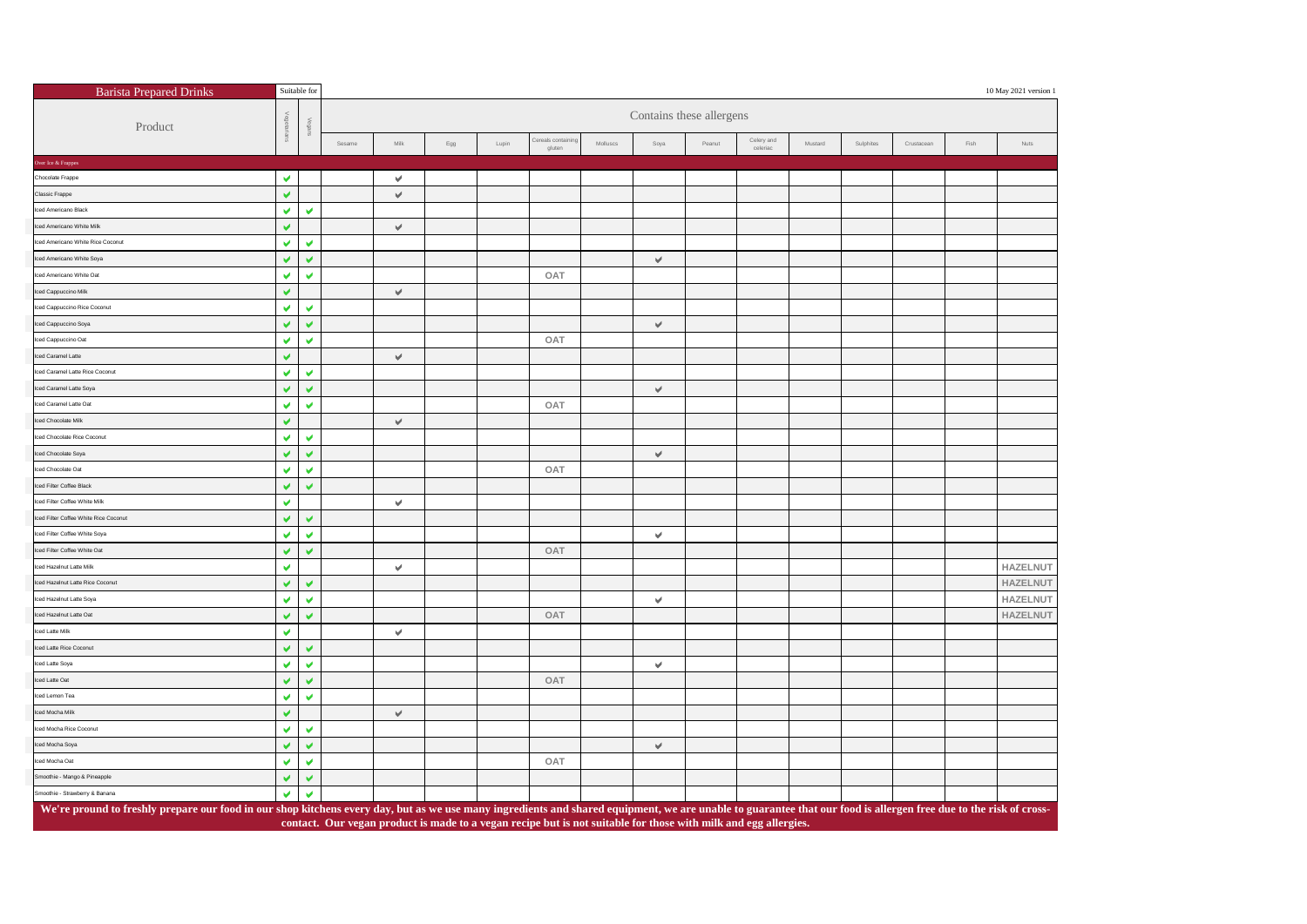| <b>Barista Prepared Drinks</b>                                                                                                                                                                                                                                                                                                       |                      | Suitable for            | 8 November 2021 version 1 |              |     |       |                              |          |               |        |                        |         |           |            |      |                 |
|--------------------------------------------------------------------------------------------------------------------------------------------------------------------------------------------------------------------------------------------------------------------------------------------------------------------------------------|----------------------|-------------------------|---------------------------|--------------|-----|-------|------------------------------|----------|---------------|--------|------------------------|---------|-----------|------------|------|-----------------|
| Product                                                                                                                                                                                                                                                                                                                              |                      |                         | Contains these allergens  |              |     |       |                              |          |               |        |                        |         |           |            |      |                 |
|                                                                                                                                                                                                                                                                                                                                      |                      |                         | Sesame                    | Milk         | Egg | Lupin | Cereals containing<br>gluten | Molluscs | Soya          | Peanut | Celery and<br>celeriac | Mustard | Sulphites | Crustacean | Fish | Nuts            |
| Flavoured Latte/Tea                                                                                                                                                                                                                                                                                                                  |                      |                         |                           |              |     |       |                              |          |               |        |                        |         |           |            |      |                 |
| Chai Latte Milk                                                                                                                                                                                                                                                                                                                      | v                    |                         |                           | v            |     |       |                              |          |               |        |                        |         |           |            |      |                 |
| Chai Latte Rice Coconut                                                                                                                                                                                                                                                                                                              | $\blacktriangledown$ | v                       |                           |              |     |       |                              |          |               |        |                        |         |           |            |      |                 |
| Chai Latte Soya                                                                                                                                                                                                                                                                                                                      | v                    | v                       |                           |              |     |       |                              |          | v             |        |                        |         |           |            |      |                 |
| Chai Latte Oat                                                                                                                                                                                                                                                                                                                       | v                    | v                       |                           |              |     |       | OAT                          |          |               |        |                        |         |           |            |      |                 |
| Caramel Latte Milk                                                                                                                                                                                                                                                                                                                   | v                    |                         |                           | V            |     |       |                              |          |               |        |                        |         |           |            |      |                 |
| Caramel Latte Rice Coconut                                                                                                                                                                                                                                                                                                           | v                    | V                       |                           |              |     |       |                              |          |               |        |                        |         |           |            |      |                 |
| Caramel Latte Soya                                                                                                                                                                                                                                                                                                                   | v                    | $\overline{\mathbf{v}}$ |                           |              |     |       |                              |          | v             |        |                        |         |           |            |      |                 |
| Caramel Latte Oat                                                                                                                                                                                                                                                                                                                    | v                    | $\mathbf{v}$            |                           |              |     |       | OAT                          |          |               |        |                        |         |           |            |      |                 |
| Hazelnut Latte Milk                                                                                                                                                                                                                                                                                                                  | v                    |                         |                           | v            |     |       |                              |          |               |        |                        |         |           |            |      | <b>HAZELNUT</b> |
| Hazelnut Latte Rice Coconut                                                                                                                                                                                                                                                                                                          | v                    | $\overline{\mathbf{v}}$ |                           |              |     |       |                              |          |               |        |                        |         |           |            |      | <b>HAZELNUT</b> |
| Hazelnut Latte Soya                                                                                                                                                                                                                                                                                                                  | v                    | $\mathcal{Q}$           |                           |              |     |       |                              |          | $\mathcal{P}$ |        |                        |         |           |            |      | <b>HAZELNUT</b> |
| Hazelnut Latte Oat                                                                                                                                                                                                                                                                                                                   | v                    | V                       |                           |              |     |       | OAT                          |          |               |        |                        |         |           |            |      | <b>HAZELNUT</b> |
| Matcha Latte Milk                                                                                                                                                                                                                                                                                                                    | v                    |                         |                           | v            |     |       |                              |          |               |        |                        |         |           |            |      |                 |
| Matcha Latte Rice Coconut                                                                                                                                                                                                                                                                                                            | v                    | V                       |                           |              |     |       |                              |          |               |        |                        |         |           |            |      |                 |
| Matcha Latte Soya                                                                                                                                                                                                                                                                                                                    | v                    | $\blacktriangleright$   |                           |              |     |       |                              |          | v             |        |                        |         |           |            |      |                 |
| Matcha Latte Oat                                                                                                                                                                                                                                                                                                                     | v                    | v                       |                           |              |     |       | OAT                          |          |               |        |                        |         |           |            |      |                 |
| Vanilla Latte Milk                                                                                                                                                                                                                                                                                                                   | v                    |                         |                           | $\checkmark$ |     |       |                              |          |               |        |                        |         |           |            |      |                 |
| Vanilla Latte Rice Coconut                                                                                                                                                                                                                                                                                                           | v                    | $\overline{\mathbf{v}}$ |                           |              |     |       |                              |          |               |        |                        |         |           |            |      |                 |
| Vanilla Latte Soya                                                                                                                                                                                                                                                                                                                   | v                    | v                       |                           |              |     |       |                              |          | V             |        |                        |         |           |            |      |                 |
| Vanilla Latte Oat                                                                                                                                                                                                                                                                                                                    | v.                   | $\overline{\mathbf{v}}$ |                           |              |     |       | OAT                          |          |               |        |                        |         |           |            |      |                 |
| <b>Hot Chocolate</b>                                                                                                                                                                                                                                                                                                                 |                      |                         |                           |              |     |       |                              |          |               |        |                        |         |           |            |      |                 |
| Hot Chocolate Milk                                                                                                                                                                                                                                                                                                                   | $\blacktriangledown$ |                         |                           | v            |     |       |                              |          |               |        |                        |         |           |            |      |                 |
| Hot Chocolate with Rice-Coconut                                                                                                                                                                                                                                                                                                      | $\blacktriangledown$ | v                       |                           |              |     |       |                              |          |               |        |                        |         |           |            |      |                 |
| Hot Chocolate Soya                                                                                                                                                                                                                                                                                                                   | v                    | V                       |                           |              |     |       |                              |          | v             |        |                        |         |           |            |      |                 |
| Hot Chocolate Oat                                                                                                                                                                                                                                                                                                                    | v                    | v                       |                           |              |     |       | OAT                          |          |               |        |                        |         |           |            |      |                 |
| We're pround to freshly prepare our food in our shop kitchens every day, but as we use many ingredients and shared equipment, we are unable to guarantee that our food is allergen free due to the risk of cross-<br>contact. Our vegan product is made to a vegan recipe but is not suitable for those with milk and egg allergies. |                      |                         |                           |              |     |       |                              |          |               |        |                        |         |           |            |      |                 |